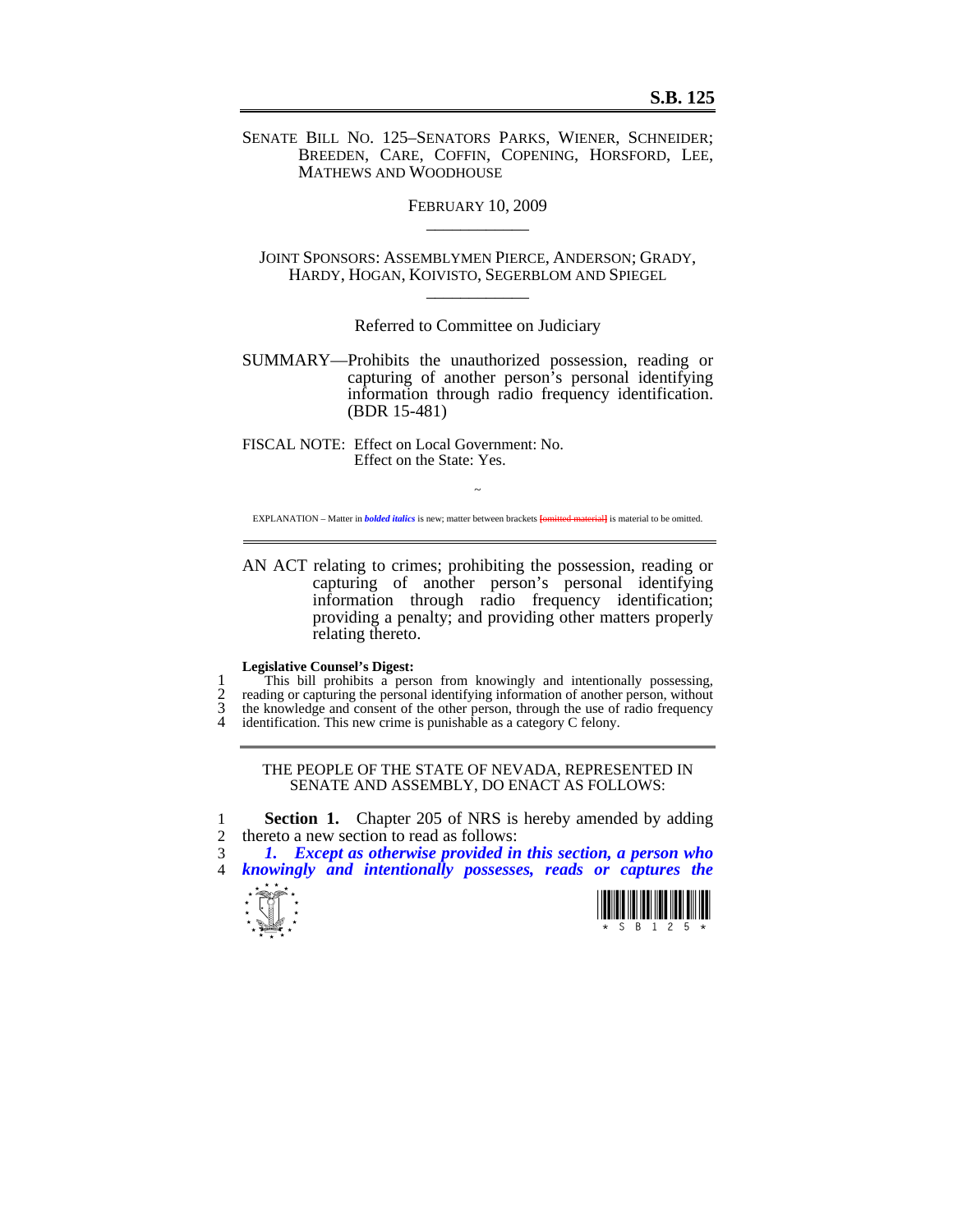*personal identifying information of another person using radio frequency identification, without that person's knowledge and prior consent, is guilty of a category C felony and shall be punished as provided in NRS 193.130.* 

*2. The provisions of this section do not prohibit the possession or use of any personal identifying information through radio frequency identification by officers of local police, sheriff and metropolitan police departments and by agents of the Investigation Division of the Department of Public Safety while engaged in undercover investigations related to the lawful discharge of their duties.* 

*3. As used in this section, "radio frequency identification" means the use of electromagnetic radiating waves or reactive field coupling in the radio frequency portion of the spectrum to read or communicate to or from personal identifying information through a variety of modulation and encoding schemes.* 

Sec. 2. NRS 205.461 is hereby amended to read as follows:

18 205.461 As used in NRS 205.461 to 205.4657, inclusive, *and*  **section 1 of this act,** unless the context otherwise requires, the 20 words and terms defined in NRS 205.4611 to 205.4629, inclusive, 21 have the meanings ascribed to them in those sections.<br>22 **Sec. 3.** NRS 205 46517 is hereby amended to re

**Sec. 3.** NRS 205.46517 is hereby amended to read as follows:

23 205.46517 In any case in which a person is convicted of 24 violating any provision of NRS 205.461 to 205.4657, inclusive, *and*  **section 1 of this act, the court records must clearly reflect that the** 26 violation was committed by the person convicted of the violation 27 and not by the person whose personal identifying information forms and not by the person whose personal identifying information forms 28 a part of the violation.

29 **Sec. 4.** NRS 205.4653 is hereby amended to read as follows:

 $30$  205.4653 A person who violates any provision of NRS<br> $31$  205.461 to 205.4657 inclusive *and section 1 of this act* may be 205.461 to 205.4657, inclusive, *and section 1 of this act* may be 32 prosecuted for the violation whether or not the person whose 33 personal identifying information forms a part of the violation:

1. Is living or deceased during the course of the violation or the 35 prosecution.

36 2. Is an artificial person.<br>37 3 Suffers financial loss of

Suffers financial loss or injury as the result of the violation.

38 **Sec. 5.** NRS 205.4655 is hereby amended to read as follows:

39 205.4655 The provisions of NRS 205.461 to 205.4657, 40 inclusive, *and section 1 of this act* do not apply to any person who, 41 without the intent to defraud or commit an unlawful act, possesses

42 or uses any personal identifying information of another person:<br>43 1. In the ordinary course of his business or employment: o 1. In the ordinary course of his business or employment; or